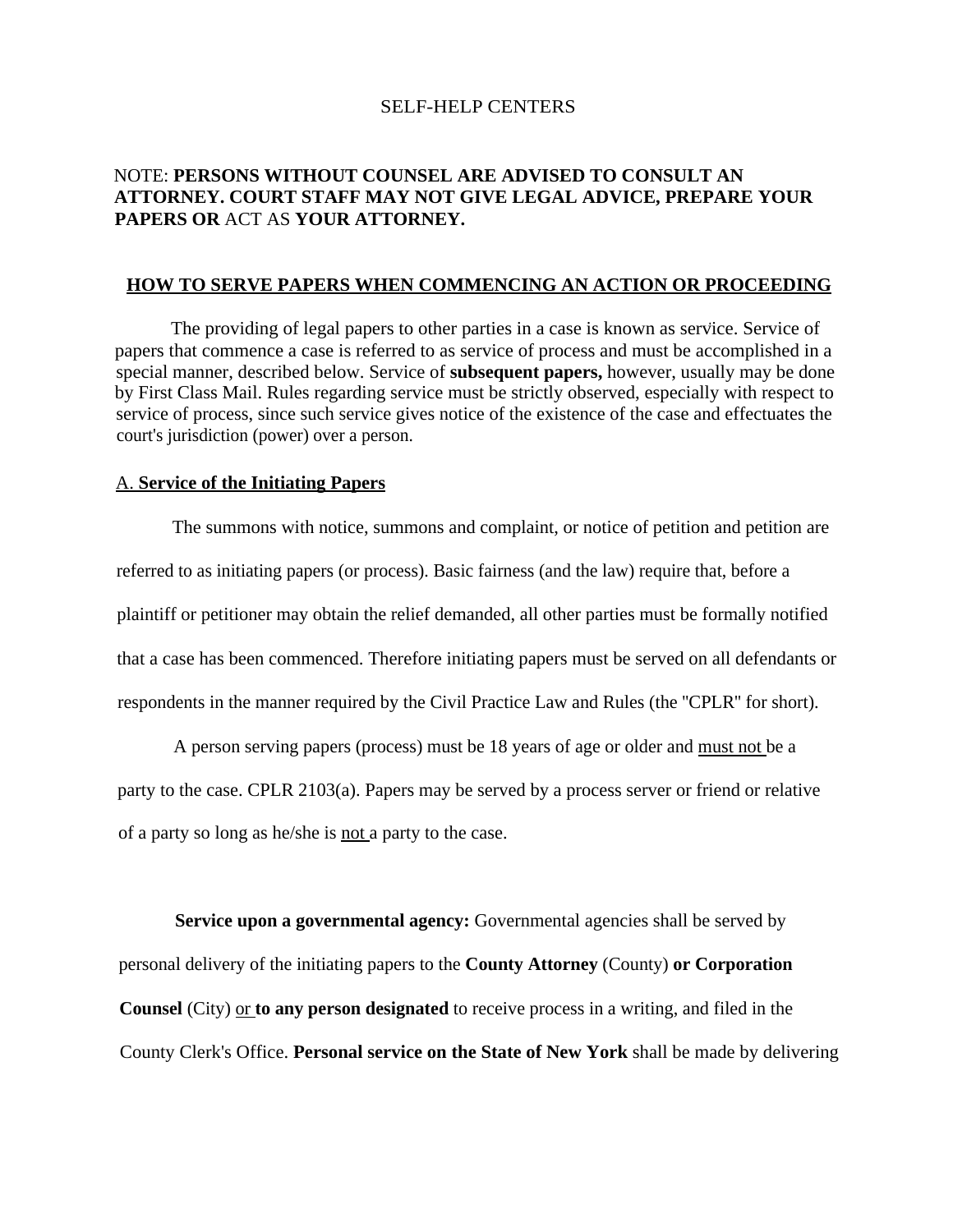the process to an Assistant Attorney General at an office of the Attorney General or to the Attorney General in the State. **Service on a State officer** (employee) who is sued solely in his/her official capacity or upon a State agency shall be made by personal delivery to such officer, or to the chief executive officer of such agency, or to a person designated by the chief executive officer to receive service. As an alternative, service on such officer may be made by taking the following two steps: 1) **mailing** the papers by certified mail, return receipt requested, to the officer or chief executive officer of the agency and 2) personal service on the State of New York in the manner described in the preceding paragraph. See, CPLR 307.

**Service on a corporation** shall be made by delivering the process to an officer, director, or general agent, or cashier or assistant cashier (in this context the term cashier has a special meaning which is defined in cases interpreting this law) or any other agent authorized by appointment or by law to receive service. CPLR 31 1.

**Personal service on a natural person (CPLR 308)** shall be made by one of the following methods:

1) **Personal Delivery:** (This is the highest form of personal service). Delivering the process within New York to the person to be served, or  $\frac{1}{2}$ 

2) **Substituted Service** (This type of substituted service is considered a form of personal service) (a two step procedure) [First] Deliver the papers within New York to a person of suitable age and discretion at the **actual** place of business, dwelling place or usual place of abode (place of residence) of the person to be served and [Second] by mailing the papers by first class mail to the person to be served at his or her **last known residence** or mailing them at his or her **actual place of business.** (See NOTE, p. 3.)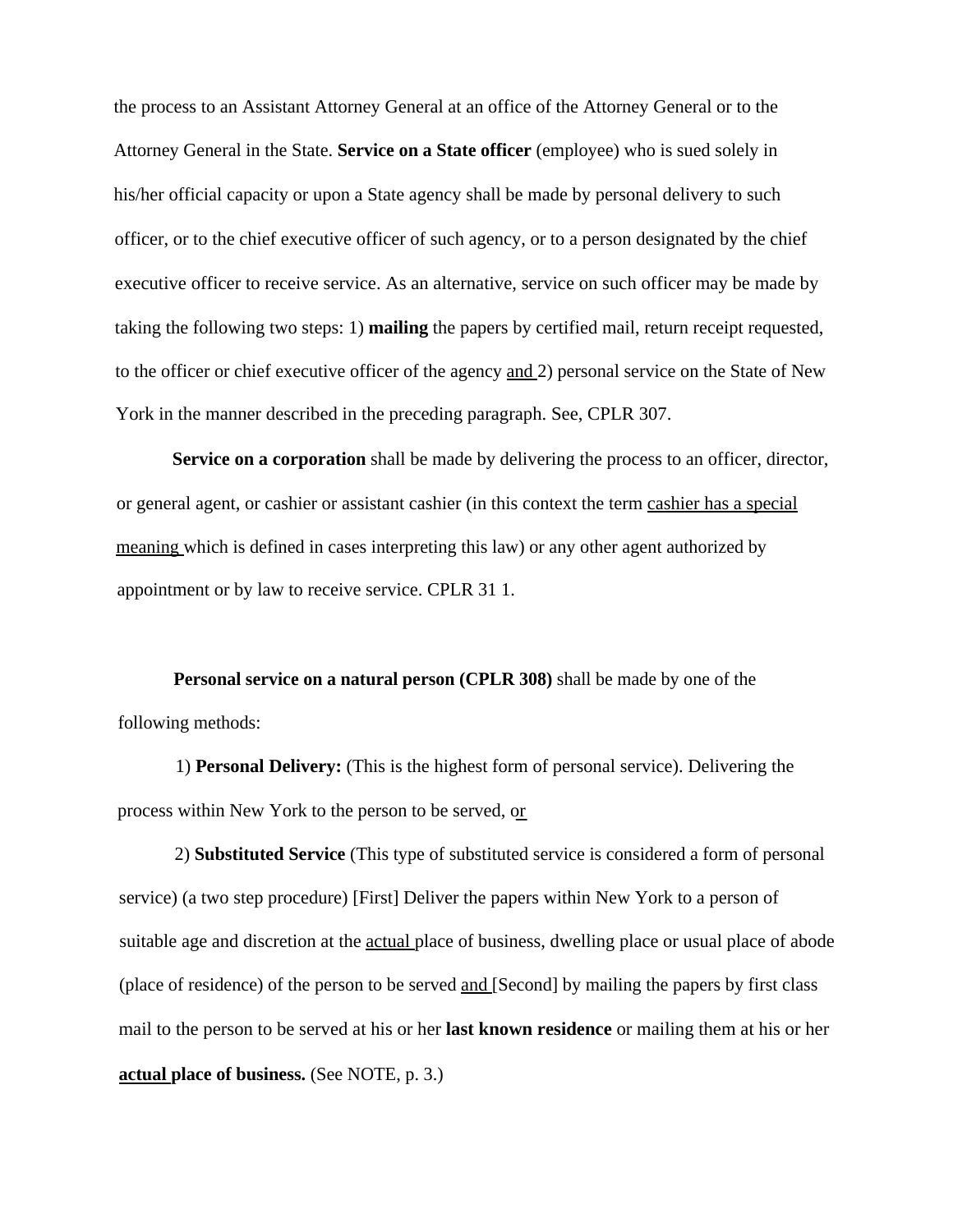3) **Serving an Agent:** Delivering the process within New York to a designated agent for the service of process. **CPLR 308(3). In divorce cases, neither this method, nor ''nail and mail'' service may be used.**

4) **''Nail and Mail'' service:** If repeated, genuine attempts at personal and substituted service have failed, the papers may be served by using actual place of business, dwelling place, or usual place of abode within New York Sate of the person to be served **and [Second]** mail the process by first class mail to the person to be served at his or her last known residence or mail the process to such person at his or her actual place of business. **See, CPLR 308(4).** NOTE: The envelope used for the mailing (in second step of **Substituted Service** or the second step of **nail and mail service) must be marked ''PERSONAL AND CONFIDENTIAL''** and must not indicate that the matter concerns a legal action against the person being served. The

affidavit of service by ''nail and mail'' should describe in detail the prior attempts at personal service.

5) **Personal service by mail and publication:** Pursuant to (CPLR 308 (5), 312 (a) and 315-316).

6) **Service in a manner directed by the court.**

# **B. Timeliness and the Filing a Proof of Service of Initiating Papers**

Before the papers are served, you must file your papers and obtain an index number in the Office of the County Clerk **before the statute of limitations has expired.** If you are bringing a special proceeding or an action in which the statute of limitations is four months or less, the papers must, after timely filing with the County Clerk, be **served no later than 15 days after the date when the statute of limitations expires. A summons with notice or summons and**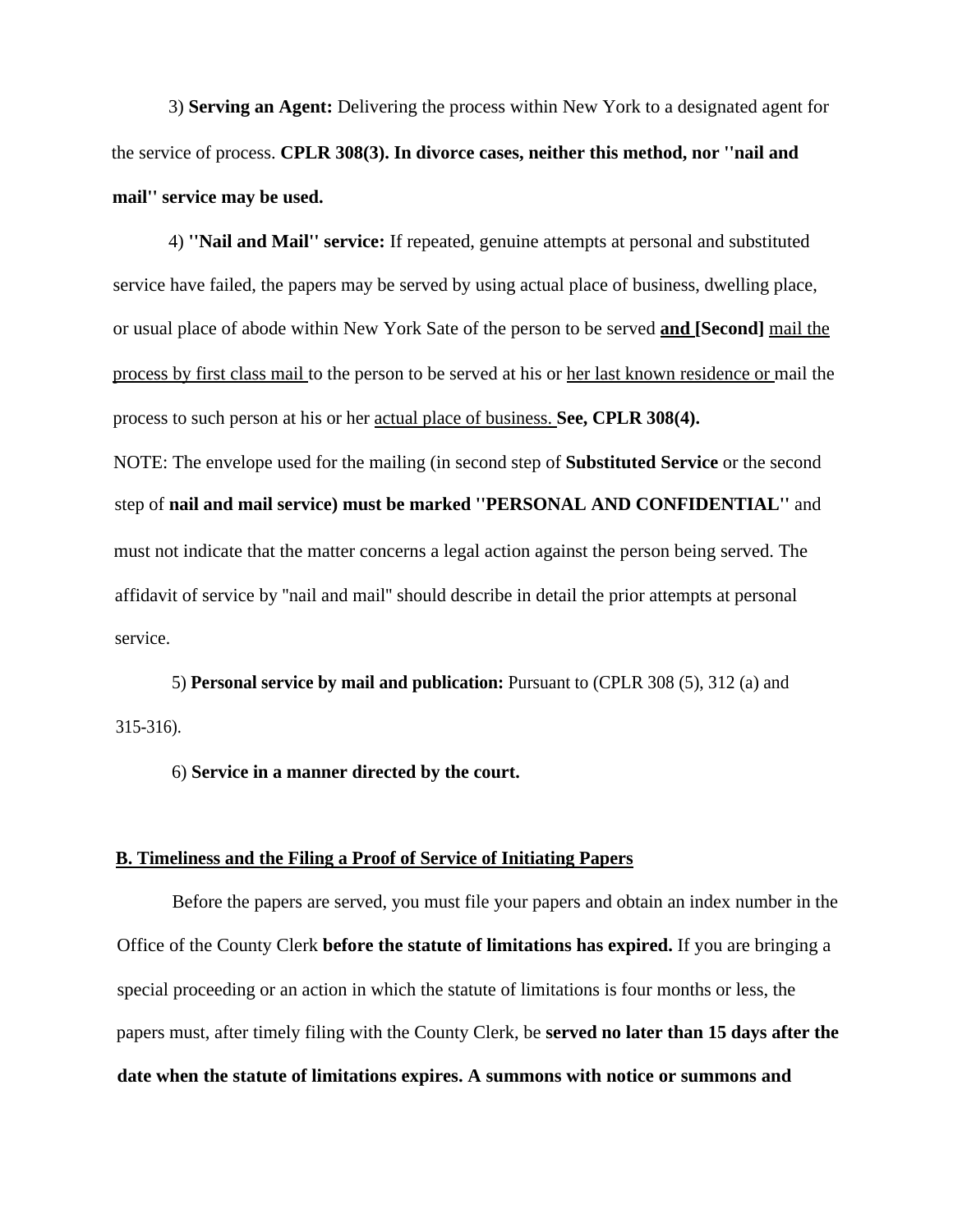**complaint** must be served within **120 days of filing with the County Clerk.** If service is not made within these time limits, the action will be dismissed upon a motion by the opposing party unless you can show good cause for the delay or a reason the court should extend the time for service in the interest of justice. (See CPLR 306-b).

After service of process, the person who served the papers must fill out a statement, called an **affidavit of service,** which is sworn to and signed in front of a notary public. The affidavit of service must state the date, place, and time when the papers were served, and include a description of the person served. The description must state the sex, skin color, hair color, and approximate age and weight of the person served. In a matrimonial action, there is the additional requirement that the affidavit of service state how the server knew the person served was the defendant named in the action (see Domestic Relations Law § 232 [b]). If substituted or nail and mail service were used, the affidavit of service must be filed with the County Clerk within 20 days of the date of service. Although affidavits of service are not otherwise required to be filed, courts generally require that they be submitted and/or filed to assure that the defendant has been given notice of the action or proceeding. Thus, filing of affidavits or service is recommended in all instances.

# C. **Serving an Order to Show Cause**

When a case is begun by order to show cause, service is performed in the manner ordered by the Court. Personal service is usually ordered. A copy of the affidavit of service should be filed with the County Clerk immediately after service, and the original affidavit of service is submitted to the court when the case is called on the return date. If service cannot be made as described on page two, paragraphs 1,2 or 4, the court may, after written application by plaintiff/petitioner, permit service by other means.